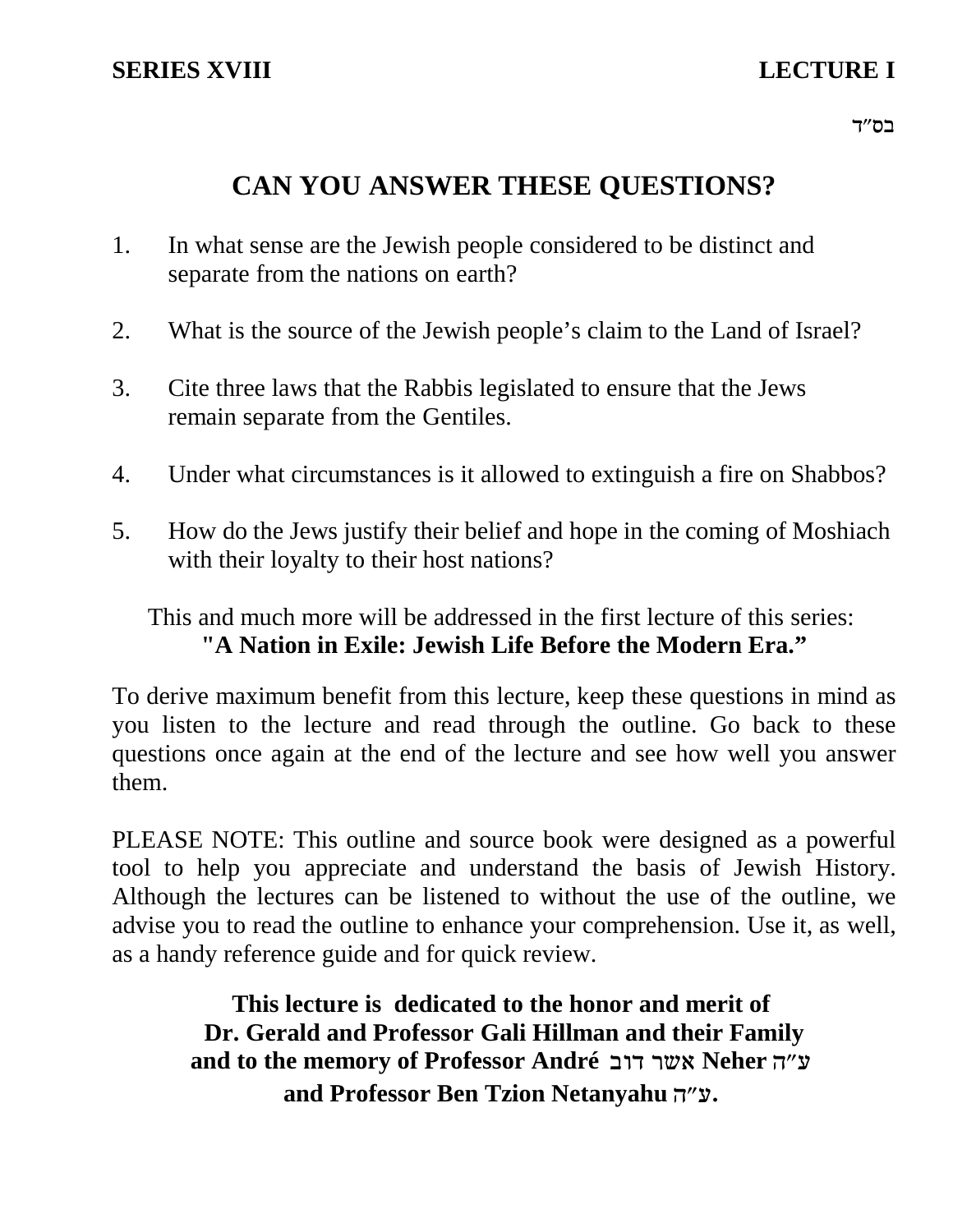#### THE EPIC OF THE ETERNAL PEOPLE Presented by Rabbi Shmuel Irons

#### Series XVIII Lecture #1

#### A NATION IN EXILE: JEWISH LIFE BEFORE THE MODERN ERA

#### L. The Jewish Nation

 $A_{\cdot}$ 

בְּרוּךְ אַתָּה ד' אֱ–לֹהֵינוּ מֶלֶךְ הָעוֹלָם. הַמַּבְדִּיל בֵּין קֹדֶשׁ לְחֹל. בֵּין אוֹר לְחֹשֶׁךְ. <u>בֵּין יִשְׂרָאֵל לְעַמִּים</u><br>ברכת ״הבדלה״

Blessed are You Hashem, king of the universe, who has separated between the holy and the mundane, between light and darkness, between Israel and the nations. Havdalah Service

 $B<sub>1</sub>$ 

אֵני הַנֶּה בְרִיתִי אַתַּךְ וְהַיִּיתַ לְאֵב הֲמוֹן גּוֹיְם: וְלֹא יִקְרָא עוֹד אֶת שָׁמְךָ אָבְרָם וְהַיָּה שָׁמְךָ אָבְרָהָם כִּי אָב הָמוֹן גּוֹיִם נְתַתִּיךָ: וְהִפְרֵתִי אֹתְךָ בִּמְאֹד מְאֹד וּנְתַתִּיךְ לְגוֹיִם וּמְלָכִים מִמְּךָ יֵצֵאוּ: וַהֲקִמֹתִי אֶת בְּרִיתִי<br>בֵּינִי וּבֵינֶךְ וּבֵין זַרְעֲךָ אַחֲרֶיךָ לְדֹרֹתָם לִבְרִית עוֹלָם לִהְיוֹת לְךָ וּלְזֵרְעֵךְ אַחֲרִיךְ אֶת | אָרֶץ מִגְרִיךְ אֶת כָּל אֶרֶץ כְּנָעַן לַאֲחָזָת עוֹלַם וְהַיִּיתִי לַהֶם לָא–לֹהִים: בראשית יזוּד-ח

As for Me, behold, My covenant is with you, and you shall be a father of many nations. Neither shall your name any more be called Abram, but your name shall be Abraham; for a father of many nations have I made you. And I will make you exceedingly fruitful, and I will make nations of you, and kings shall come out of you. And I will establish My covenant between Me and you and your seed after you in their generations for an everlasting covenant, to be a G-d to you, and to your seed after you. And I will give to you, and to your seed after you, the land where you are a stranger, all the land of Canaan, for an everlasting possession; and I will be their G-d. Genesis 17:4-8

 $\mathsf{C}$ 

.<br>דַיֵּרָא אֶ–לֹהִים אֶל–יַעֲקֹב עוֹד בְּבֹאוֹ מִפַּדַּן אֲרָם וַיִּבָרֶךְ אֹתוֹ: וַיֹּאמֵר לוֹ אֵ–לֹהִים שִׁמִךְ יַעֲקֹב לֹא יִקֵרְא שְׁמְךָ עוֹד יַעֲקֹב כִּי אִם יְשְׂרָאֵל יִהְיֶה שְׁמֵךְ וַיִּקְרָא אֶת שָׁמוֹ יְשְׂרָאֵל: וַיֹּאמֵר לוֹ אֱ–לֹהִים אֲנִי אֶ–ל שַׁ–דֵי פְּרֵה וּרְבָה גּוֹי וּקְהַל גּוֹיִם יִהְיֶה מִמֶּךְ וּמְלָבִים מֵחֲלָצֶיךְ יֵצֵאוּ: וְאֶת הָאָרֶץ אֲשֶׁר נְתַתִּי לְאַבְרָהָם וּלְיִצְחָק לְךְ אֶתְנֶנָה וּלְזַרְעֲךָ אַחֲרֶיךָ אֶתֵן אֶת הָאָרֶץ: בראשית לה:ט-יב

And G-d appeared to Jacob again, when he came from Padan-Aram, and blessed him. And G-d said to him, Your name is Jacob; your name shall not be called any more Jacob, but Israel shall be your name; and He called his name Israel. And G-d said to him, I am G-d Al-mighty; be fruitful and multiply; a **nation** and a company of **nations** shall be of you, and kings shall come from your loins; And the land which I gave Abraham and Isaac, to you I will give it, and to your seed after you will I give the land. Genesis 35:9-12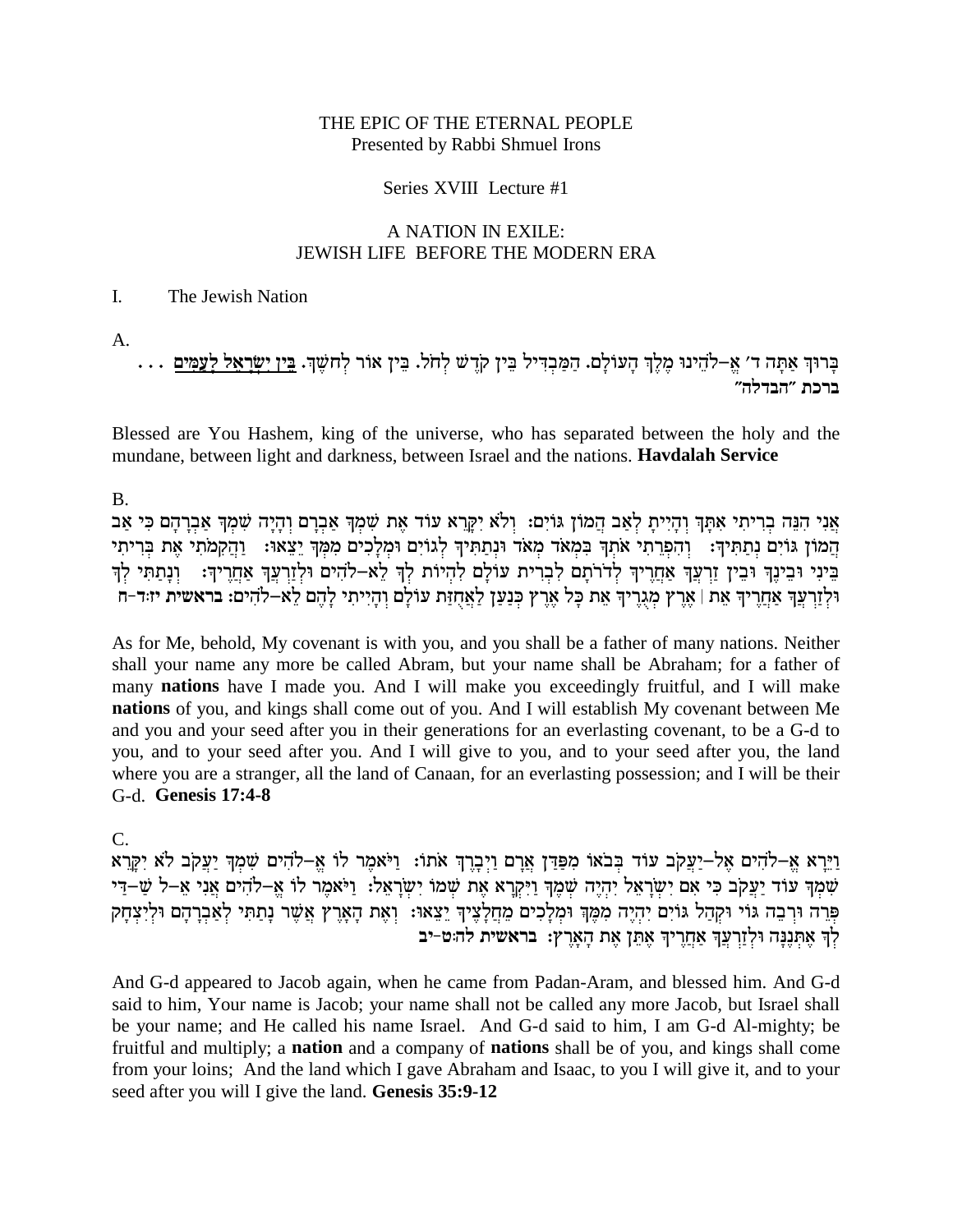And he said to his people, Behold, the people (עם) of the children of Israel are more and mightier than we; Come on, let us deal wisely with them; lest they multiply, and it may come to pass, that, when there would be any war, they should join our enemies, and fight against us; and so get them out of the land. Exodus 1:9-10

Π. The Chosen People

A.

וּמֹשֶׁה עַלַה אֵל הַאֲ–לֹהִים וַיִּקְרָא אֶלְיו ד׳ מִן הַהָר לַאמֹר כֹּה תֹאמַר לְבֵית יַעֲקֹב וְתַגֵּיד לְבְנֵי יְשֶׂרָאֵל: אַתֵּם רְאִיתֵם אֲשֶׁר עַשִׂיתִי לְמָצְרֵיִם וַאֲשָׂא אֶתְכֶם עַל כַּנְפִי נִשָּׁרִים וַאֲבָא אֶתְכֶם אֶלָי: וְעַתֲּה אִם שַׁמוֹעַ תשמעו בקלי ושמרתם את בריתי והייתם לי סגלה מכל העמים כי לי כל הארץ: ואתם תהיו לי מַמְלֵכֶת כֹּהֲנִים וְגוֹי קַדוֹשׁ אֲלֶה הַדְּבָרִים אֲשֶׁר תִּדְבֵּר אֵל בְּנֵי יִשְׂרַאֲל: שמות יט:ג-ו

And Moses went up to G-d, and the L-rd called to him from the mountain, saying, Thus shall you say to the house of Jacob, and tell the people of Israel; You have seen what I did to the Egyptians, and how I carried you on eagles' wings, and brought you to Myself. Now therefore, if you will obey My voice indeed, and keep My covenant, then you shall be My own treasure among all peoples; for all the earth is Mine; And you shall be to Me a kingdom of priests, and a holy nation. These are the words which you shall speak to the people of Israel. **Exodus 19:3-6** 

### **B.**

כִּי עַם קַדוֹשׁ אַתַּה לַד׳ אַ–לֹהֵיךְ בִּךְ בַּחֵר | ד׳ אַ–לֹהֵיךְ לְהִיוֹת לוֹ לִעֲם סְגִלַּה מִכֹּל הַעֲמִים אֲשֶׁר עַל פִּנֵי הַאֲדָמָה: לֹא מֶרִבְּכֶם מִכַּל הַעֲמִים חַשָּׁק ד' בַּכֶם וַיִּבְחַר בַּכֶם כִּי אָתֵּם הַמְעַט מִכָּל הַעַמִּים: כִּי מֵאָהֲבָת ד' אֶתְכֶם וּמִשָּׁמְרוֹ אֶת הַשְּׁבֻעָה אֲשֶׁר נִשְׁבַּע לַאֲבֹתֵיכֶם הוֹצִיא ד׳ אֶתְכֶם בְּיָד חֲזָקָה וַיִּפְדְּךָ מִבֵּית עֲבָדִים מִיַּד פַּרְעֹה מֶלֶךְ מִצְרָיִם: דברים זוּו−ח

For you are a holy people to the L-rd your G-d; the L-rd your G-d has chosen you to be a special people to Himself, above all peoples that are upon the face of the earth. The L-rd did not set His love upon you, nor choose you, because you were more in number than any people; for you were the fewest of all peoples; But because the L-rd loved you, and because He would keep the oath which He had sworn to your fathers, has the L-rd brought you out with a mighty hand, and redeemed you out of the house of slaves, from the hand of Pharaoh, king of Egypt. **Deuteronomy 7:6-8** 

 $C_{\cdot}$ 

בָּרוּךְ אַתָּה ד׳ אֵ–לֹהֵינוּ מֵלֵךְ הָעוֹלָם. אֲשֶׁר בָּחַר בָּנוּ מִכָּל הָעַמִּים. וְנָתַן לַנוּ אֶת תּוֹרַתוֹ. בָּרוּךְ אַתָּה ד׳ נותן התורה: תפלת שחרית

Blessed are You Hashem, king of the universe, who has chosen us from all the nations and has given us His Torah. Blessed are You Hashem, the giver of the Torah.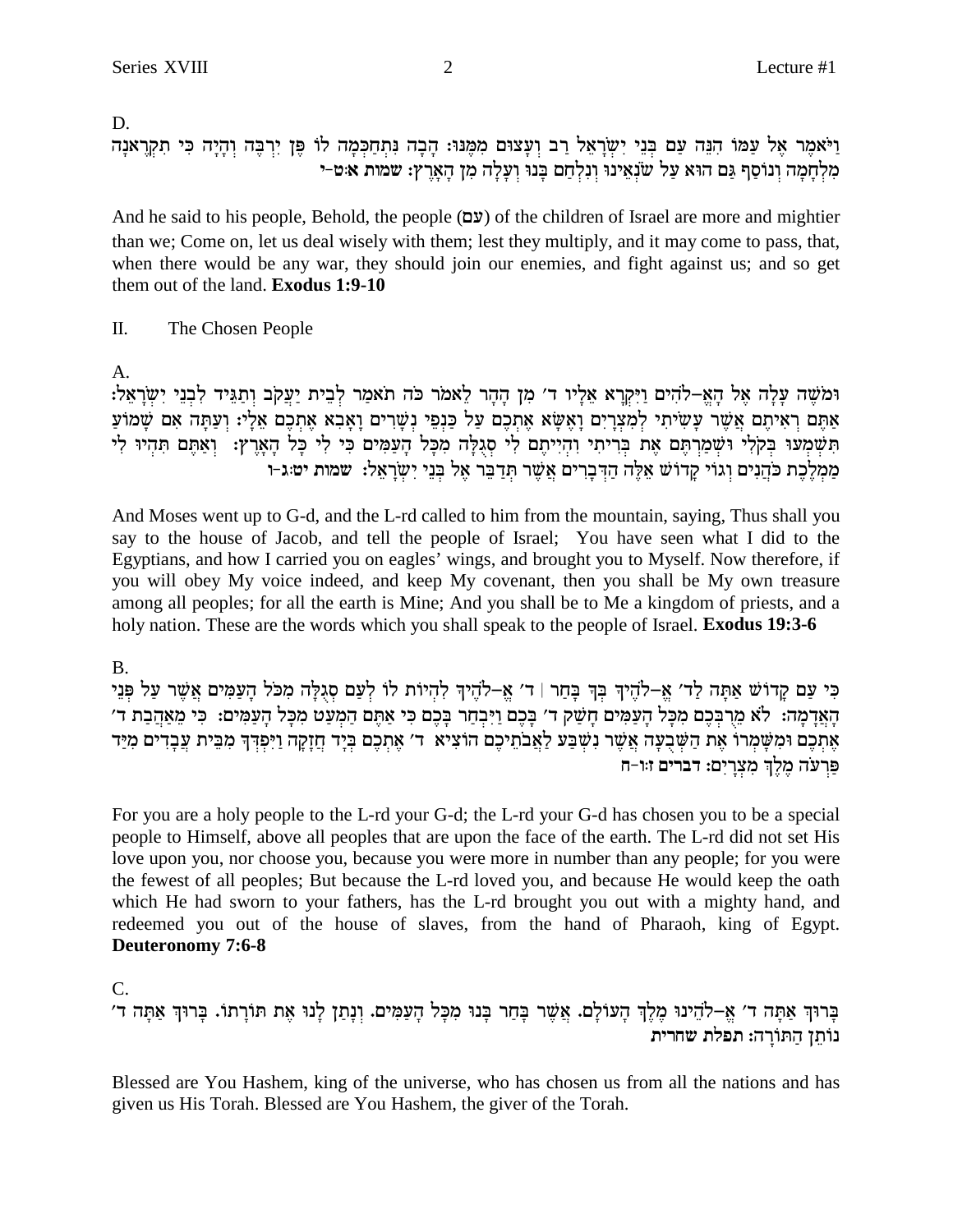#### $III$ A Nation Apart

### $A_{\cdot}$

וַאֹמַר לַכֶם אַתֶּם תִּירִשׁוּ אֶת אַדְמָתָם וַאֲנִי אֶתְנֶנֶה לָכֶם לְרֶשֶׁת אֹתָה אֶרֶץ זָבַת חָלָב וּדְבָשׁ אֲנִי ד׳  $(1)$ א–להיכם אשר הבדלתי אתכם מן העמים: נהבדלתם בין הבהמה הטהרה לטמאה ובין העוף הטמא לַטַּהֹר וְלֹא תִשַּׁקְצוּ אֶת נַפְשֹׁתֵיכֶם בַּבְּהֶמָה וּבָעוֹף וּבְכֹל אֲשֶׁר תִּרְמֹש הָאֲדָמָה אֲשֶׁר הִבְדַלְתִּי לַכֶם לְטַמֵּא: והייתם לי קדשים כי קדוש אני ד׳ ואבדל אתכם מן העמים להיות לי. ויקרא כ:כד-כו

But I have said to you, You shall inherit their land, and I will give it to you to possess it, a land that flows with milk and honey; I am the L-rd your G-d, who has separated you from the other people. You shall therefore differentiate between clean beasts and unclean, and between unclean birds and clean; and you shall not make your souls abominable by beast, or by bird, or by any manner of living thing that creeps on the ground, which I have separated from you as unclean. And you shall be holy to Me; for I, the L-rd, am holy, and have separated you from other people, that you should be Mine. Leviticus 20:24-26

ואבדל אתכם מן העמים להיות לי. אם אתם מובדלים מהם הרי אתם שלי, ואם לאו, אתם של  $(2)$ נבוכדנצר וחביריו. רש"י שם

Who has separated you from other people: If you remain separate [from the other nations] then you will be Mine (i.e. protected). Otherwise, you will be under the domain of Nebuchadnezzer and his associates. Rashi ibid.

 $\mathbf{B}$ 

כִּי מֵרֹאשׁ צְרִים אֲרָאֲנוּ וּמִגְּבַעוֹת אֲשׁוּרֵנוּ הֶן עָם לְבַדֵד יְשָׁכֹּן וּבַגּוֹיִם לֹא יְתְחַשָּׁב: במדבר כגוט

For from the top of the rocks I see him, and from the hills I behold him; lo, the people shall live alone, and shall not be reckoned among the nations. Numbers 23:9

 $IV.$ The Survival of Israel in Exile

 $\mathbf{A}$ 

השמרו לכם פן יפתה לבבכם וסרתם ועבדתם אלהים אחרים והשתחויתם להם: וחרה אף ד׳ בכם וְעָצַר אֶת–הַשָּׁמַיִם וְלֹא יִהְיֶה מָטָר וְהָאֲדָמָה לֹא תִתֵּן אֶת יְבוּלָה וַאֲבַדְתֶּם מְהֵרָה מֵעַל הָאָרֶץ הַטֹּבָה אֲשֶׁר ד׳ נתז לכם: דברים יא:טז–יז

Take heed to yourselves, that your heart be not deceived, and you turn aside, and serve other gods, and worship them; And then the L-rd's anger be kindled against you, and He will close the skies, that there should be no rain, and that the land yield not her fruit; and lest you perish quickly from off the good land which the L-rd gives you. Deuteronomy 11:16-17

## **B.**

הַבֵּט מִשָּׁמַיִם וּרְאֶה כִּי הַיִּינוּ לַעֲג וָקֵלֶס בַּגּוֹיִם. נֵחְשַׁבְנוּ כַּצֹּאן לַטֵּבָח יוּבָל. לַהֲרוֹג וּלְאַבֵּד וּלְמַכָּה וּלְחֶרְפָּה: וּבְכָל זאת שִׁמְךָ לֹא שֶׁכְחְנוּ. נָא אַל תִּשְׁכָּחֵנוּ. תחנון הנאמר ביום שני ויום חמישי

Look from heaven and realize that we have become an object of scorn and derision amongst the nations; we are regarded as sheep led to slaughter, to be killed, destroyed, beaten and humiliated. But despite all of this, we have not forgotten Your Name. We beg You not to forget us. Tachnun prayer that is said every Monday and Thursday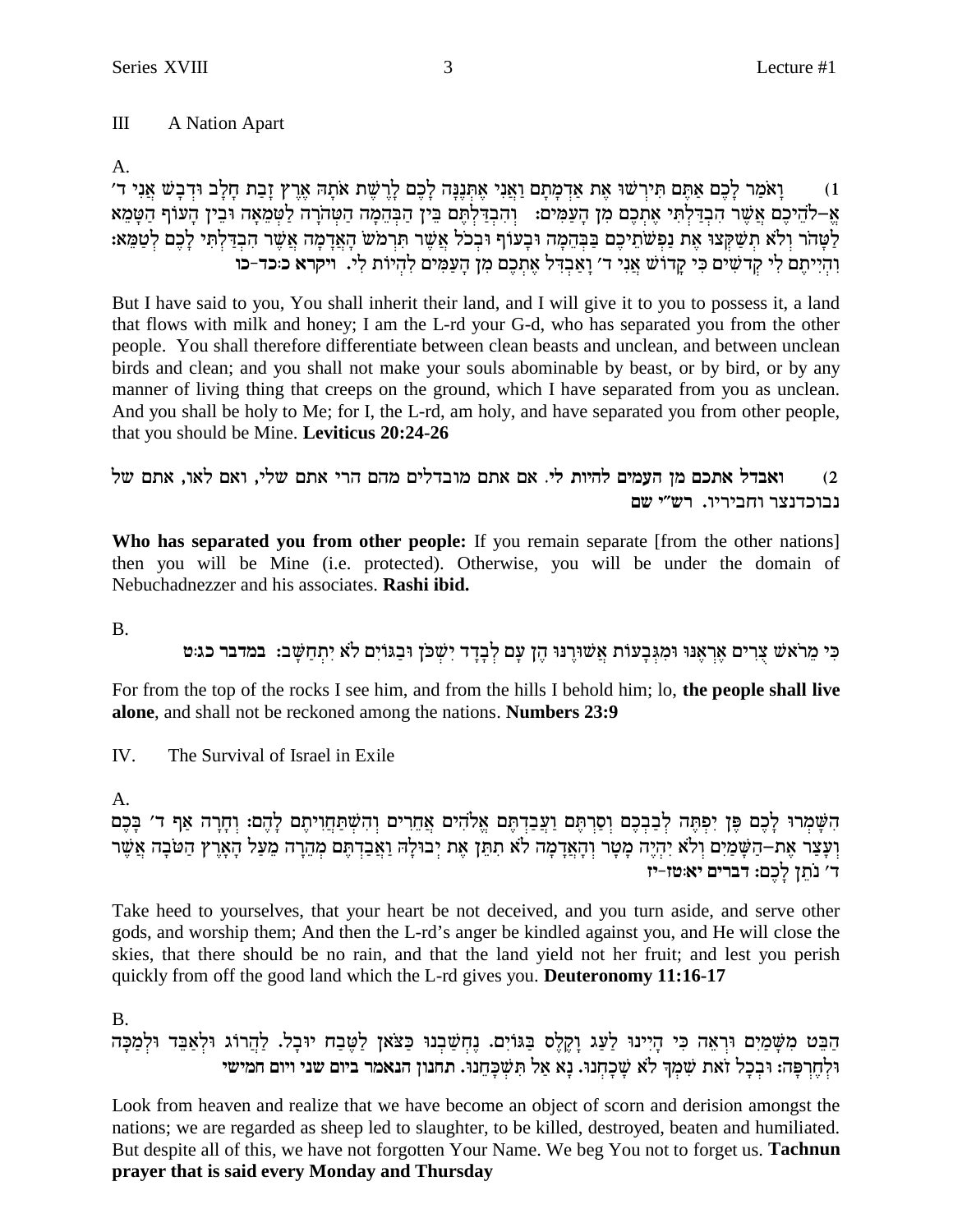$C_{\cdot}$ 

מי העור שאינו רואה קישור עולם התחתון בעליון הסומך ומעמיד ועיני משגחתו עליהם תמיד ואיך לא יבוש הכופר בהשגחה ויעמוד נכלם מי שיעיין ביחוד עניננו ומעמדנו בעולם אנחנו האומה הגולה שה פזורה אחר כל מה שעבר עלינו מהצרות והחמורות אלפים מהשנים ואין אומה בעולם נרדפת כמונו. מה רבים היו צרינו מה עצמו נשאו ראש הקמים עלינו מנעורינו להשמידינו לעקרנו לשרשנו מפני השנאה שסבתה הקנאה. רבת צררונו גם לא יכלו לנו לאבדנו ולכלותינו. כל האומות הקדומות העצומות אבד זכרם בטל סברם סר צלם. ואנו הדבקים בהשם כולנו חיים היום לא נפקד ממנו בכל תוקף אריכות גלותינו אפי׳ אות וניקוד אחת מהתורה שבכתב וכל דברי חכמים קיימים לא יטה לארץ מנלם. לא שלט בהם יד הזמן ולא כלם. מה יענה בזה פילוסוף חריף היד המקרה עשתה כל אלה. חי נפשי בהתבונני בנפלאות אלה גדלו אצלי יותר מכל ניסים ונפלאות שעשה הש״י לאבותינו במצרים ובמדבר ובא״י וכל מה שארך הגלות יותר נתאמת הנס יותר ונודע מעשה תקפו וגבורתו בשגם כל הנביאים כבר ראו עומקו והתאוננו והתלוננו על אריכותו הנפלא בטרם היותו והנה לא נפל מכל דבריהם ארצה. . . . הרה״ג ר׳ יעקב עמדין, סולם בית א-ל, הקדמה לפירושו על הסידור

Who is so blind as not to see the connection between the lower [physical] world and the higher [spiritual] world which supports and sustains [this world] [through] the constant supervision of Divine Providence. How can a heretic not be embarrassed by the [fact] of Divine Providence. [Any heretic] must stand in disgrace, after analyzing the uniqueness of our situation and our special place in the world, being "the exiled nation" and the "scattered flock of sheep", [and seeing] all of the difficulties and tragedies that we have lived through for some two thousand years. No nation has been as pursued as we have. How great have been our difficulties, how overwhelming were our enemies. From the very inception of our history, they have been bent upon utterly destroying and eradicating us. This was due to the hatred that they had for us because they were jealous of us. [Despite] our many enemies, they were never successful in destroying or eliminating us. The memory of all of the mighty nations of antiquity has been blotted out, without any hope of revival. But we, [the Jewish people,] who cling to Hashem, are all still alive. Notwithstanding the long and difficult Galus (exile), we haven't lost even a single letter or vowel from the Written Law (Torah Shebiksav) and all of the words of our Sages have been preserved in its entirety. The passage of time hasn't had any effect upon them. What can an ingenious philosopher respond to this? Is this merely the result of happenstance? [I swear] by my life that when I ponder these wonders, I deem them to be greater than all of the miracles and wonders which Hashem did for our forefathers in Egypt, in the desert, and in Eretz Yisrael (the Land of Israel). The longer this Galus (exile) lasts this miracle receives even greater affirmation as does the might and power of Hashem. Even before it occurred, all of the prophets had already foreseen the depth [of this Galus] and bemoaned and complained about its extraordinary length. Behold, without exception, all of the prophecy has been fulfilled. HaRav HaGaon R. Yaakov Emdem, Preface to his commentary to the Siddur

D.

שָׁמְעוּ כִּי נֶאֱנָחָה אָנִי אֵין מְנַחֵם לִי כָּל אֹיְבַי שָׁמְעוּ רָעָתִי שָׂשׂוּ כִּי אַתָּה עָשִׂיתָ הֵבֵאתָ יוֹם קְרָאתָ  $(1)$ ויהיו כמוני: איכה א:כא

They have heard that I sigh; there is none to comfort me; all my enemies have heard of my trouble; they are glad that You have done it; You will bring the day that You have announced, and they shall be like me. Lamentations 1:21

כי אתה עשית – אתה גרמת לי שהם שונאים אותי שהבדלתני ממאכלם וממשתיהם ומהתחתן  $(2)$ בם אם נתחתנתי בהם היו מרחמים עלי ועל בני בנותיהם: רש״י שם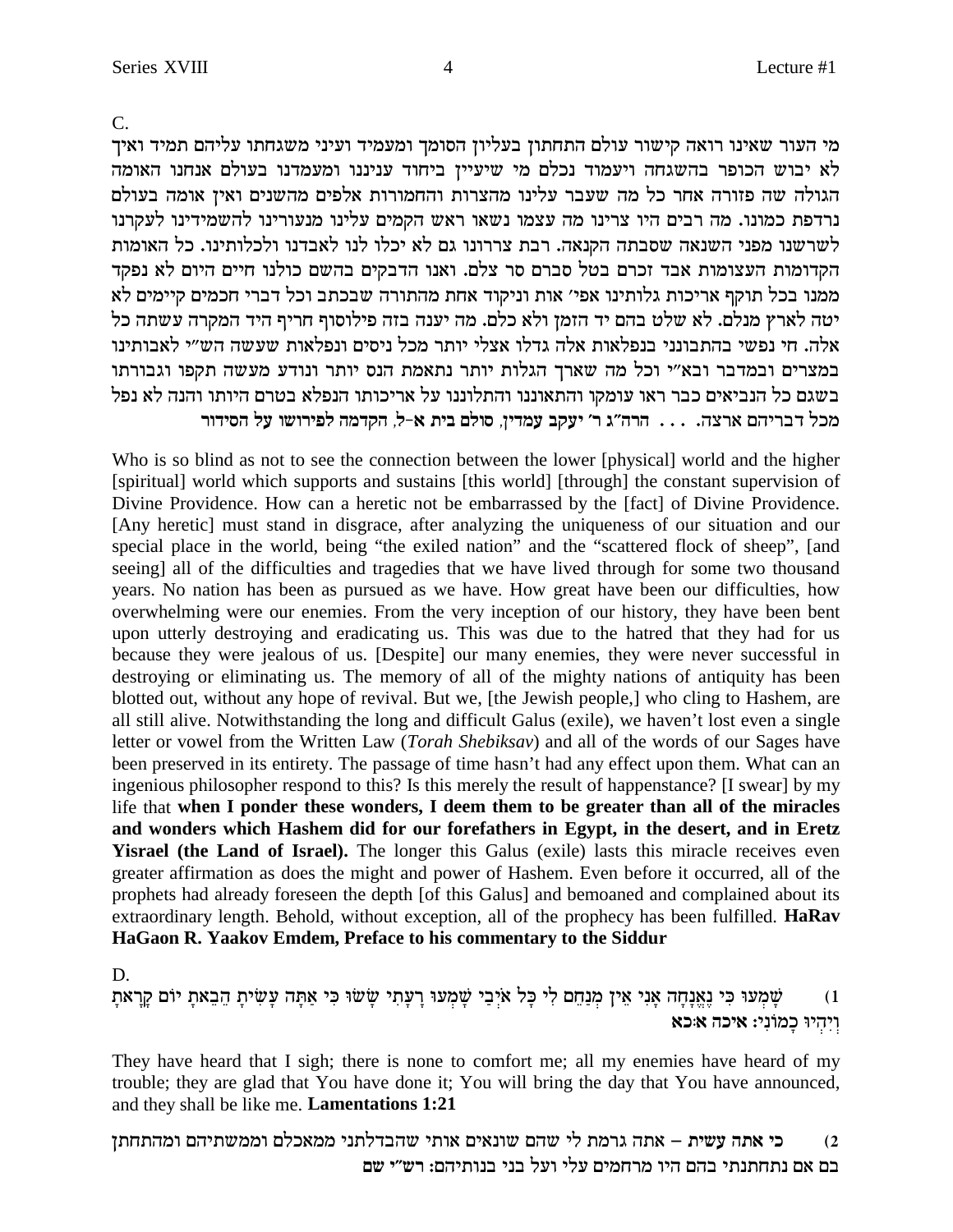You have caused them to hate me because You have separated me from their foods, their drink, and from marrying them. If I had been allowed to marry them, they would have had pity upon me and their grandchildren. Rashi ibid.

 $E_{\perp}$ 

אמר רב אחא בר אדא אמר רבי יצחק: . . . גזרו על פתז ושמנז משום יינז, ועל יינז משום בנותיהז, ועל בנותיהן משום דבר אחר. שבת יז:

R. Aha b. Adda said in R. Yitzchak's name: . . . They decreed against their bread and oil on account of their wine, and against their wine on account of their daughters, and decreed regarding [secluding themselves with] their daughters on account of the unmentionable (idolatry). Shabbos 17b

F.

#### מצוה להתרחק מדרך עבודת כוכבים ד׳ אמות. שולחן ערוך יורה דעה סימן קנ  $(1)$

We are commanded to distance ourselves four cubits from a road leading to a place of idolatry. **Shulchan Aruch Yoreh Deah Chapter 150** 

עובד כוכבים העושה משתה לחופת בנו או בתו, אסור לישראל לאכול שם אפילו אוכל משלו  $(2)$ ושמש שלו עומד עליו ומשמש. שולחן ערוך יורה דעה סימן קנב

If an idolater makes a banquet in honor of the marriage of his son or daughter, it is forbidden for a Jew to eat there, even if he is eating his own food and has his own personal servant to wait upon him. Shulchan Aruch Yoreh Deah Chapter 152

בדרישה נסתפק אי יש בכאן היתר משום איבה . . . ותמיהני על גברא רבא דכותיה יסתפק  $(3)$ בזה שהרי זה מפורש בפסוק . . . שעיקר המצוה של איסור אכילה גופה הוא משום שלא יהיה לנו עמהם אהבה והיך נבטל זה גופיה משום איבה וכן אפילו בצווי דרבנן כגון שלא לאכול בישולי עובדי כוכבים שהענין הוא שלא יהיה לנו קירוב עמהם משום בנותיהם פשיטא שאין שום היתר משום איבה כל זה פשוט בעיני. טורי זהב יורה דעה קנב:א

The *Derishah* entertains the possibility that one might be allowed to do so (eat at the banquet) if his absence would cause *eivah* (enmity).  $\ldots$  I am amazed that such a great person [like the author of the *Derishah* could entertain such a possibility since this [prohibition] is based upon an explicit verse [in the Torah]... Behold the essence of the prohibition of eating [with them] is to prevent us from having [excessive] love or friendship with them. How, then, can enmity be a possible reason to suspend this prohibition? It is obvious to me that even the rabbinical prohibition of not eating food that was cooked by a non-Jew, which was created in order to prevent intimacy with them that might lead to marrying their daughters, would not be lifted in order to prevent eivah (enmity). Turei Zahav (Taz) Yoreh Deah 152:1

G.

ת"ר: מפרנסים עניי נכרים עם עניי ישראל, ומבקרין חולי נכרים עם חולי ישראל, וקוברין  $(1)$ מתי נכרים עם מתי ישראל, מפני דרכי שלו׳. גיטין סא.

Our Rabbis have taught: We support the poor of the heathen along with the poor of Israel, and visit the sick of the heathen along with the sick of Israel, and bury the poor of the heathen along with the dead of Israel, in the interests of peace. Gittin 61a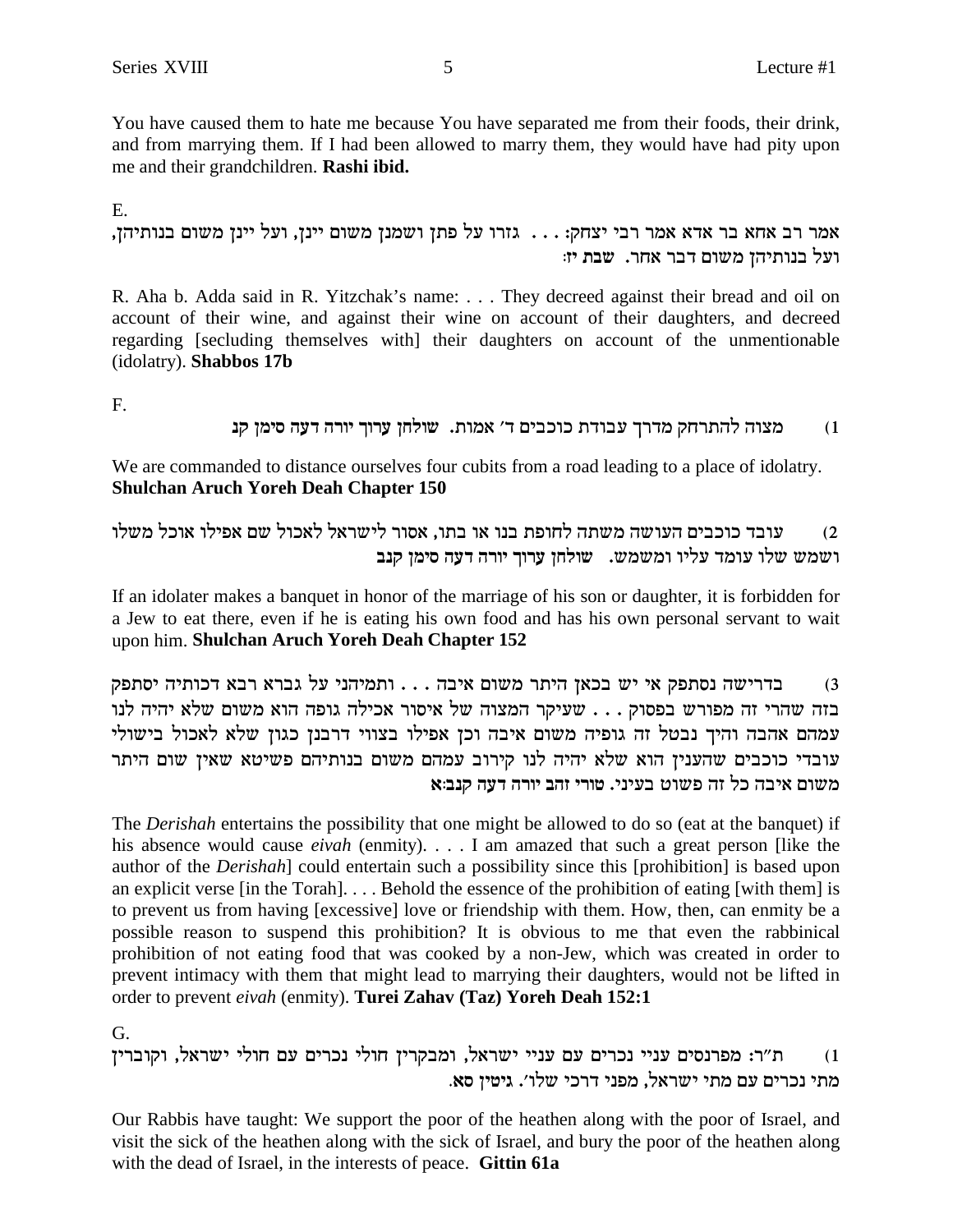שפילו העכו"ם צוו חכמים לבקר חוליהם, ולקבור מתיהם עם מתי ישראל, ולפרנס ענייהם (2 בכלל עניי ישראל, מפני דרכי שלו׳, הרי נאמר טוב ד׳ לכל ורחמיו על כל מעשיו, ונאמר דרכיה דרכי **ai dkld i wxt mikln zekld m"anx** .'ely dizeaizp lke mrep

Our Sages commanded us that for even an idolater we are required to visit their sick, bury their dead, together with Jewish dead, support their poor together with Jewish poor, because of the interests of peace. Behold it is stated (Psalms 145:9), "The L-rd is good to all; and His mercies are over all His works." And it is stated (Proverbs 3:17), "Her (i.e. the Torah's) ways are ways of pleasantness, and all her paths are peace. **Rambam, Hilchos Melachim Chapter 10:12**

V. The Christian View of Jewish Suffering

A. They [the Jews] are the only surviving religion from the past which persists in its frequent conventicles without accepting the name of Christian. **Augustine, Letter 118**

B. So it was appointed that they [the Jewish people] should not be destroyed in such a way that their sect should be altogether annulled; but it was scattered over the lands of the earth as carrying the prophecies of grace conferred on us. **Augustine, On Faith in Things Not Seen**

C. No one should forbid Jews from practicing Judaism, although Christian teaching would not compel them to do so**. Augustine, Letter 82 (to St. Jerome)**

D. But the Jews who killed him and refused to believe in him, to believe that he had to die and rise again, suffered a more wretched devastation at the hands of the Romans, and were utterly uprooted from their kingdom, where they had already been under the dominion of foreigners. They were dispersed all over the world - for indeed there is no part of the earth where they are not to be found - and thus, by evidence of their own Scriptures, they bear witness for us that we have not fabricated the prophecies about C--. In fact, very many of the Jews, thinking over those prophecies both before his passion and more particularly after his resurrection, have come to believe in him. About them this prediction was made, "Even if the number of the sons of Israel be like the sand of the sea, it is only a remnant that will be saved." (Isaiah 10:22) But the rest of them were blinded; and of them it was predicted, "Let their own table prove a snare in their presence, and a retribution and a stumbling block. Let their eyes be darkened, so that they may not see. Bend down their backs always." (Psalm 69:23-24) It follows that when Jews do not believe in our Scriptures, their own Scriptures are fulfilled in them, while they read with blind eyes. Unless, perhaps, someone is going to say that the Christians fabricated the prophecies of C-- which are published under the name of Sybil, or any prophecies that there may be which are ascribed to others, which have no connection with the Jewish people. As for us, we find those prophecies sufficient which are produced from the books of our opponents; for we recognize that it is in order to give this testimony, which, in spite of themselves, they supply for our benefit by their possession and preservation of those books, that they themselves are dispersed among all nations, in whatever direction the Christian Church spreads.

In fact, there is a prophecy given before the event on this very point in the book of Psalms, which they also read. It comes in this passage (Psalms 59:12), "As for my G-d, His mercy will go before me; my G-d has shown me this in the case of my enemies. Do not slay them, lest at some time they forget Your Law," . . . adding, "Scatter them." For if they lived with that testimony of the Scriptures only in their own land, and not everywhere, they would not be available among all nations as witnesses to the prophecies which were given beforehand concerning C--. **Augustine, City of G-d XVIII 46:827-28**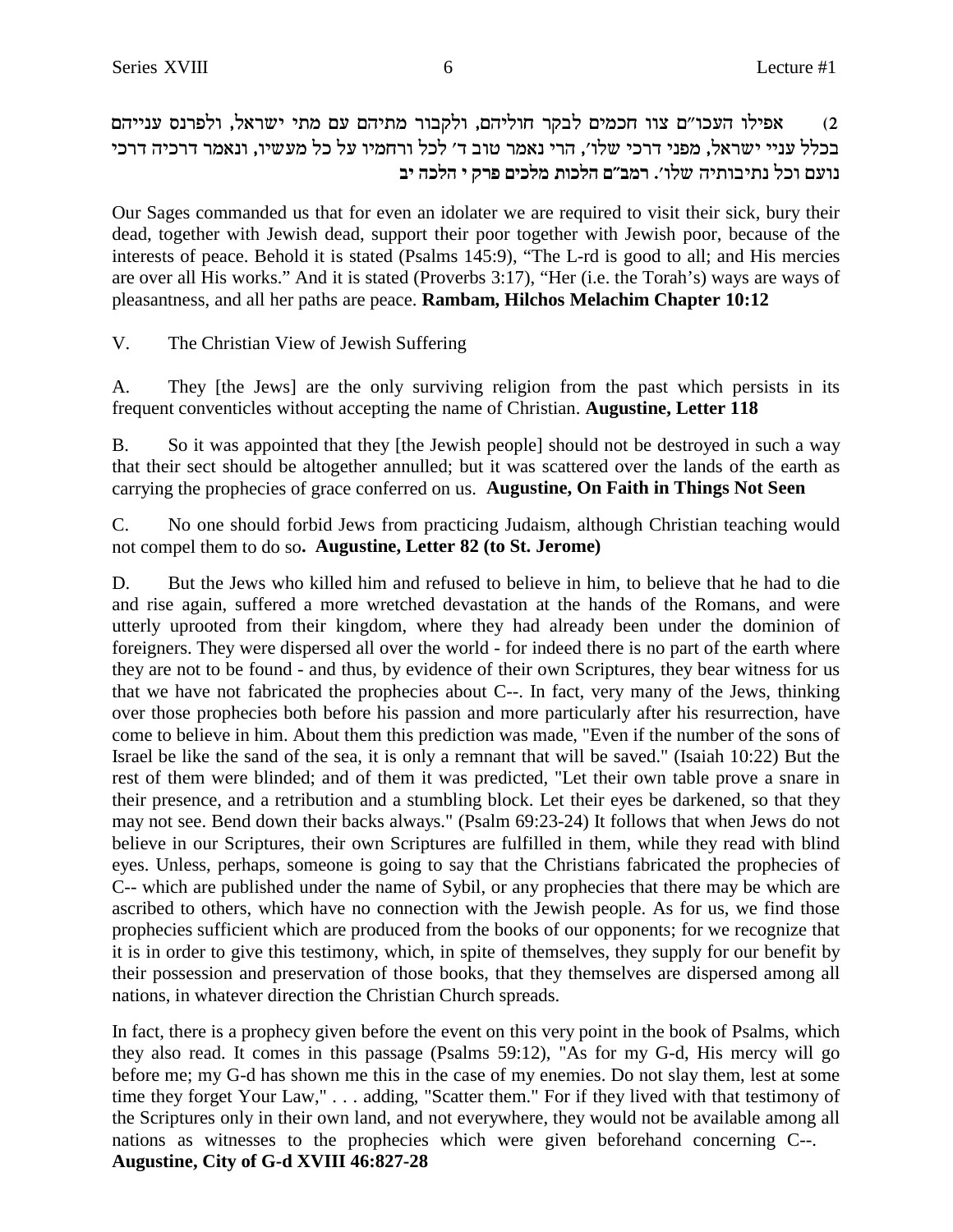#### VI. Anti Jewish Bias and Hatred

#### A.

שכיב מרע שצוה לפני מותו ליתן ממעותיו לפדיון שבוים סך מה ועכשיו שנמצא רעש דבר בעולם ב״מ בשנת תע״ג ונמצא הרבה מישראל הם בדוחק גדול אי מותר ליתן להם מעות זה ולא הוי שינוי מדעת הנותן. תשובה . . . הרי להדיא מוכח משיטה זו דשבי גרע מדבר ג"כ מ"מ נ"ל היינו דוקא בזמנים הקודמין כשהיתה יד ד׳ בעולם לא היו מובדלים מישראל כלל וגומלין חסד זו לזו בעת דחקם אבל עכשיו בעו"ה שנתרבה עלינו עול הגלות ועלילות שקרי' משונאינו שמעלילן עלינו כאלו הדבר בא ע״י ישראל דוקא וכשהיה הדבר בשנת תע״ג ברוב מקומות שהיו שמה מבני עמינו היה סוגרים רחוב היהודים באין יוצא ואין בא ממש ובדוחק ע"פ שתדלנו' גדול שהניחו להביא להם צרכי מזונותיהם ובאיזה מקומות הוצרכו לילך ולחבות עצמן ביערים ומערות וישראל שהיו בדרך ועל פני השדה היו ממש מופקרים למות ואשרי מי שלא חמאן בצער ודוחק גדול כזה ואין לך שבי גדול מזו דגרע מכולהן דכולהן איתנהו ביה על כן אין צריך לפנים דמצוה זו הוי ממש פדיון שבוים ואפשר דגדול ממנו ולא הוי שינוי מדעת הנותן כי אין שעת הדחק גדול מזו כנ"ל הקטן יעקב. שו"ת שבות **יעקב חלק ב סימו פד** 

A. **Question:** Someone, who was terminally ill, commanded [his heirs] that a certain sum of his estate should be distributed for the redemption of captives. Presently, in the year 1713, there is a widespread plague that is affecting many Jews who now find themselves in a terribly distressful situation. Is is permitted to give them these funds or is such a distribution considered a change of the original designation? **Response:** . . . [After a lengthy analysis of the pertinent Talmudic texts,] we clearly see that the conditions of captivity are worse than even the conditions of a plague. Nevertheless, it seems to me that this distinction only applied to previous times when G-d's hand was evident in the world and [the non-Jews] had not in any way separated from Israel and they would bestow kindness towards them in their time of distress. Now, however, due to our great sins, the [pressure of the] yoke of the exile has increased as well as the calumnies invented by our enemies who libeled us by saying that the plague came about through the Jews. During the plague of 1713, throughout the majority of Jewish communities, the [non-Jews] would lock up the Jewish street so that no one was permitted to leave or come in. Through great intercession did they allow them to bring in food that they needed. In several places the [Jews] were forced to hide themselves in the forests and caves. Jews who found themselves on the road or in the field were open game to be killed [by the local populace]. Fortunate is he who didn't witness them in such pain and desperation. There is no greater state of captivity than this, for it is far worse than any form of captivity as it contains all of the horrors that exist in captivity. Therefore, it goes without saying that this is a mitzvah that is actually a form of redeeming captives, and perhaps even greater than [redeeming captives]. This is not considered changing the original designation [of the charity], for there is no greater emergency than this. **Teshuvos Shevus Yaakov 2:84**

B.

בזמן שאנו שרויין בין עובדי כוכבים והיה חשש סכנת נפשות, כתבו הראשונים והאחרונים ז״ל שמותר לכבות דליקה בשבת משום דיש בה סכנת נפשות והזריז הרי זה משובח. ומ״מ הכל לפי הענין, דאם היו בטוחים ודאי שלא יהיה להם סכנה בדבר, אסור לכבות; אבל בחשש סכנת ספק  $\dot{\phantom{\alpha}}$ מותר לכבות אפילו הדליקה בביתו של כותי, וכן נוהגין (תרומת הדשן סימן נ״ח והגהות אשירי פרק **d"dbda ek sirq cly oniq miig gxe` jexr ogley** .(f"` mya ede`ivedy in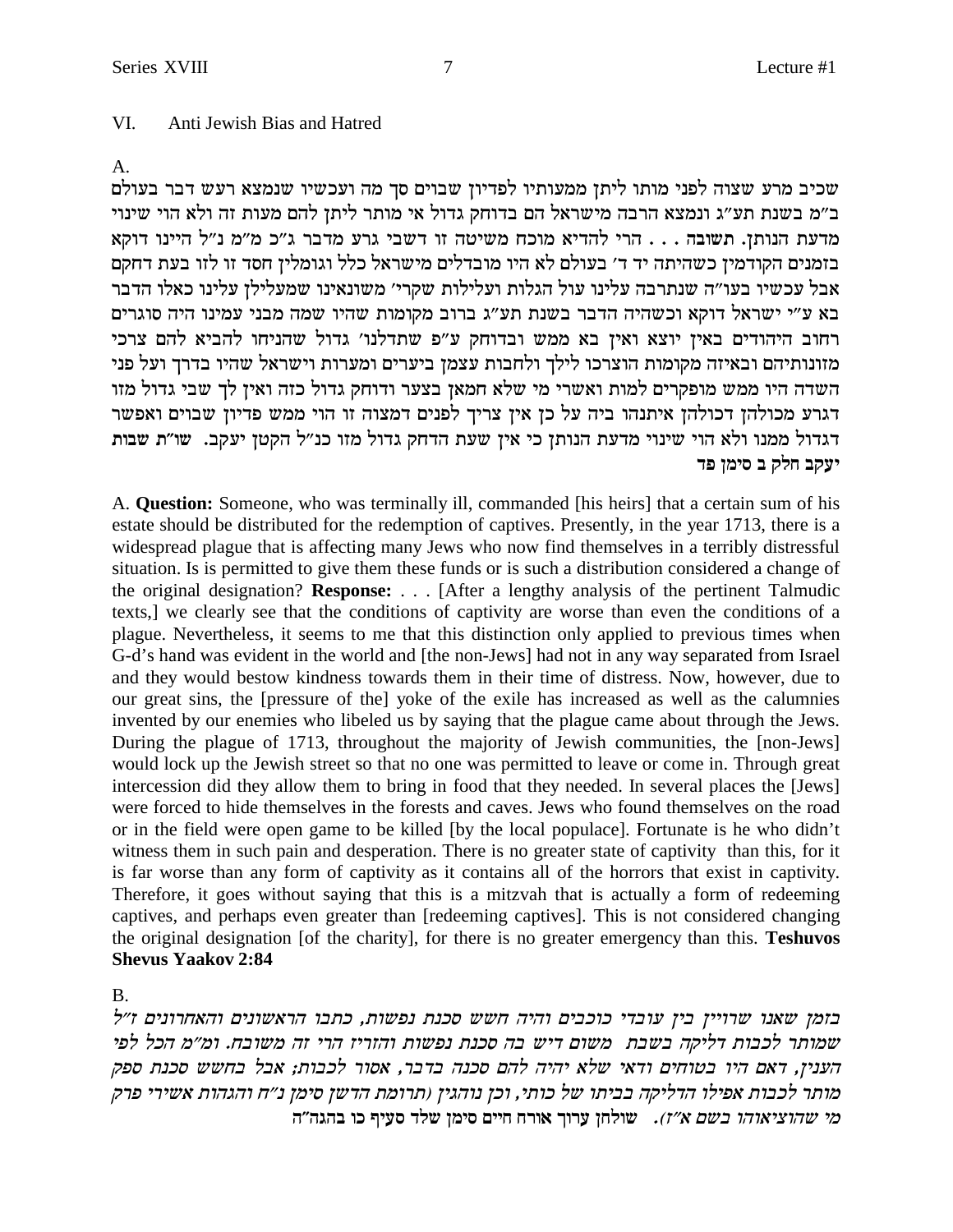In a situation where we are living amongst non-Jews and there is a possibility of a loss of life, [if we would not extinguish a fire on Shabbos,] the earlier and latter authorities, of blessed memory, wrote that one is allowed to extinguish a fire on Shabbos, for a possible loss of life may result. He who is expeditious is praiseworthy. Nonetheless, everything is dependent on the circumstances; for if they would be assured that there wouldn't be any danger involved, it is forbidden to extinguish the fire. But if there would be any hint of danger, it is allowed to extinguish the fire, even if it is burning in the house of the non-Jew. This is the common practice. **Shulchan Aruch Orach Chaim 334:26 Glosses of the Ramo** 

#### $C_{\cdot}$

שאלה מה שקצת רשעי הדור וקלי דעת ופוחזים בשיש להם משפט אצל שופט חקלאה עם אחד נותן או מפריז ליתן לו שוחד ונעשה להם דבר זה כהיתר גמור עד אשר ילכו וישתבחו בעיר אשר כן עשו ולפי הנראה יש בזה איסור דלפני עיור אחר שבני נח מוזהרין על הדינין ואף כי נחלקו רבוואת' בפירוש אזהרה זו מ"מ לכ"ע אם יקלקלו הדייני' את המשפטי' המה עוברים לאו זה וא"כ הרי זה הנותן שוחד קאי בלפני עיור כמושיט לבן נח אבר מן החי: תשובה הדבר הזה שאל הדוכס הגדול בסגנון אחר לגיסי ה"ה המנוח כמוהר"ר איצק אב"ד ור"מ דמנהיים ומדינה פפאלץ באשר היה לפנים אב"ד ור"מ דק"ק המלבורג וכאשר נעשה שם גירוש כללי שנת תל"א בא לק"ק ווירמיישא ונתקבל לאב"ד במנהיים ומדינה הנ"ל והיה הדוכס קאריל לודוויג ז"ל המופלג בחכמה משתעשע לפרקים בגיסי הנזכר בדברי שכליים ופעם אחד אמר לו הדוכס קובל אני לך על בעלי בתים אשר ממשלתך על נשמתם לתקנם ועליך להוכיחם ולהזהירם על המחלוקת שתמיד תמצאם בחדרי משפט שלי ולא די שהם מקלקלים מעשיהם וחוטאים אף גם כי יחטיאו וירשיעו ויקלקלו שופטי ארץ הממונים על ידי שנותנים להם שחדים אשר נגד כל דת כ״ש נגד הנאמר בתורתכם ולא ידעתי להם שום התנצלות בזה רק באשר שהוא דבר הנעשה בסתר ואינו גלוי וידוע רק ליודע נסתרות ומ״מ ידעתי כי הדבר אמת וידוע לך כמו שידוע לי ומוטל עליך לתקן. והשיב גיסי . . . והנה ידוע שאין שנאה כשנאת הדת ומצד הטבע והמנהג בעלי דת אחד הם חבירים ואחים מצד קירוב דעתם והנהגתם ודתם ובבוא יהודי וגוי למשפט בלי ספק יטה לבב הדיין דעתו להתנצל בעד הגוי ולחשוד לישראל שמשקר ומערים בכל דבריו לכן סבר היהודי שיש לו משפט עם זה שאינו בעל דת שלו שתהיה יד שכנגדו על העליונה מצד קירוב דעת השופט לבעל דתו לכן סבר לתקן מאזני צדק להעמיד דעת קנה מאזנים של השופט על היושר שלא ינטה אנה ואנה ע״י שחד שנותן לו לא לעות המשפט אדרבה לישר המשפט ולשמרו מעות המשפט פן יצא. אף כי כל זה חלילה לומר שמספיק זה להתנצל בעד הנותן לומר כי יפה עשה רק כי אפשר שע״י סברות בדויות מצא היצה״ר מקום להביא הנותן לכלל זה. . . . שו״ת חוות יאיר סימן קלו

**Question:** Regarding that which some of the evildoers of this generation, irreligious and unscrupulous people, who, when having their legal cases adjudicated by a local (non-Jewish) court give a moderate or [often] immoderate sum to the judge as a bribe. In their eyes, this thing has lost any taint of impropriety. It has gone so far that they even boast of their activities. It would seem that it is forbidden as [the one who offers a bribe] is in violation of the prohibition of lifnei eever lo sitain michshol - One is not allowed to present a stumbling block before the blind (Leviticus 19:14), as non-Jews are commanded to uphold the law (dinim). Even though our teachers disagree as to the exact guidelines of this prohibition, they all agree that if the judge distorts his decision [due to a bribe] he is in violation of this prohibition (dinim). Consequently, he who gives the bribe is in violation of the prohibition of presenting a stumbling block before the blind, (lifnei eever lo sitain michshol) similar to the prohibition of presenting them with a limb that was severed from a live animal [of which they are forbidden]. (See Avodah Zara 6b) **Response:** This very question was presented by the great Duke [Karl Ludwig of Pfalz (the

8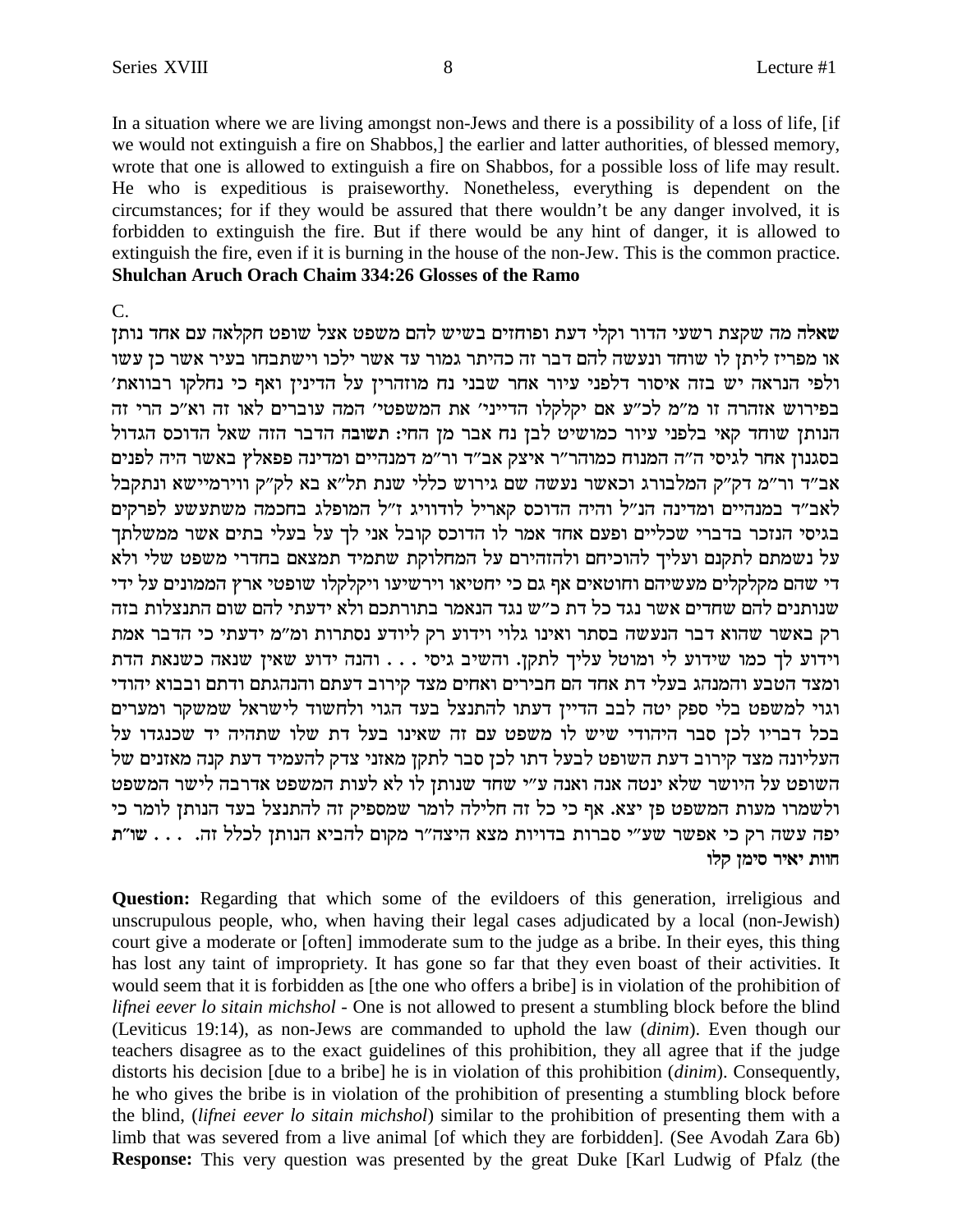Palatinate)] in a different form to my brother-in-law R. Itzik, the *Av Bais Din* and *Reish Mesivta* of Mannheim and the state of Pfalz (the Palatinate). He had previously been *Av Bais Din* and *Reish Mesivta* of Homelburg. When there was a general expulsion of the Jews in the year 1671, he came to Worms and was accepted as the *Av Bais Din* of the state of Pfalz. The Duke (Elector), Karl Ludwig, of blessed memory, who was very learned, from time to time would have a conversation with my brother-in-law on intellectual matters. On one occasion the Duke told him, "I have a complaint regarding the spiritual state of the householders of your domain and your responsibility to rebuke them and admonish them for being so contentious that they are constantly to be found within my judicial chambers. Not only are they perverse and sinful but they cause the judges of my domain to become sinful, perverse, and corrupt by giving them bribes. This goes against the dictates of every religion and most certainly against your Torah. I know of no justification for this behavior. I can only say that it is done clandestinely and is only known to those who are privy to such secrets. I know, however, that this is true and it must be known to you as it is known to me and you have a responsibility to remedy the situation." My brother-in-law replied thus: . . . Behold it is known that there is no greater hatred than religious based hatred, [In addition,] it is only natural and common custom that members of a common religion should be friends and brethren. This is due to their commonality of thought, customs and religion. [Consequently,] when a Jew and a non-Jew come before the judge it is inevitable that the judge should favor the non-Jew and suspect the Jew that he is lying and all of his arguments are full of deceit. Therefore the Jew, who has a court case with someone of a different religion, naturally feels that his adversary has an [unfair] advantage due to the favoritism shown [by a judge] to his coreligionist. Consequently, he reasons that in order to right the scales of justice so that the judge would now become impartial and judge fairly, he must bribe the judge. This is done not to pervert the judgement but on the contrary to insure a correct impartial judgement, preventing a perverse decision from being rendered. Now, G-d forbid that this argument is sufficient to justify the one who gives the bribe, in effect saying that he acted correctly. This is only saying that this is the rationalization used by the evil inclination to entice the one who gives the bribe. . . . **Teshuvos Chavos Yair 136**

### VII. The Belief in Moshiach

A.

והיה כי יבאו עליך כל הדברים האלה הברכה והקללה אשר נתתי לפניך והשבת אל לבבך בכל הגוים אשר הדיחך ד' אלקיך שמה. ושבת עד ד' אלקיך ושמעת בקלו ככל אשר אנכי מצוך היום אתה ובניך בכל לבבך ובכל נפשך. ושב ד' אלקיך את שבותך ורחמך ושב וקבצך מכל העמים אשר הפיצך ד' אלקיך שמה. אם יהיה נדחך בקצה השמים משם יקבצך ד׳ אלקיך ומשם יקחך. והביאך ד׳ אלקיך אל הארץ אשר ירשו אבתיך וירשתה והיטבך והרבך מאבתיך. ומל<sup>'</sup> ד׳ אלקיך את לבבך ואת לבב זרעך לאהבה את ד' אלקיך בכל לבבך ובכל נפשך למען חייך. ונתן ד' אלקיך את כל האלות האלה על איביך ועל שנאיך אשר רדפוך. ואתה תשוב ושמעת בקול ד׳ ועשית את כל מצותיו אשר אנכי מצוך היום . והותירך ד׳ אלקיך בכל מעשה ידך בפרי בטנך ובפרי בהמתך ובפרי אדמתך לטבה כי ישוב ד׳ לשוש עליך לטוב כאשר שש על אבתיך. כי תשמע בקול ד׳ אלקיך לשמר מצותיו וחקתיו הכתובה **i-`:l mixac** .jWtp lkae jaal lka jiwl` 'c l` aeWz ik dfd dxezd xtqa

And it shall come to pass, when all these things have come upon you, the blessing and the curse, which I have set before you, and you shall call them to mind among all the nations, where the L-rd your G-d has driven you. And shall return to the L-rd your G-d, and shall obey His voice according to all that I command you this day, you and your children, with all your heart, and with all your soul; that then the L-rd your G-d will turn your captivity, and have compassion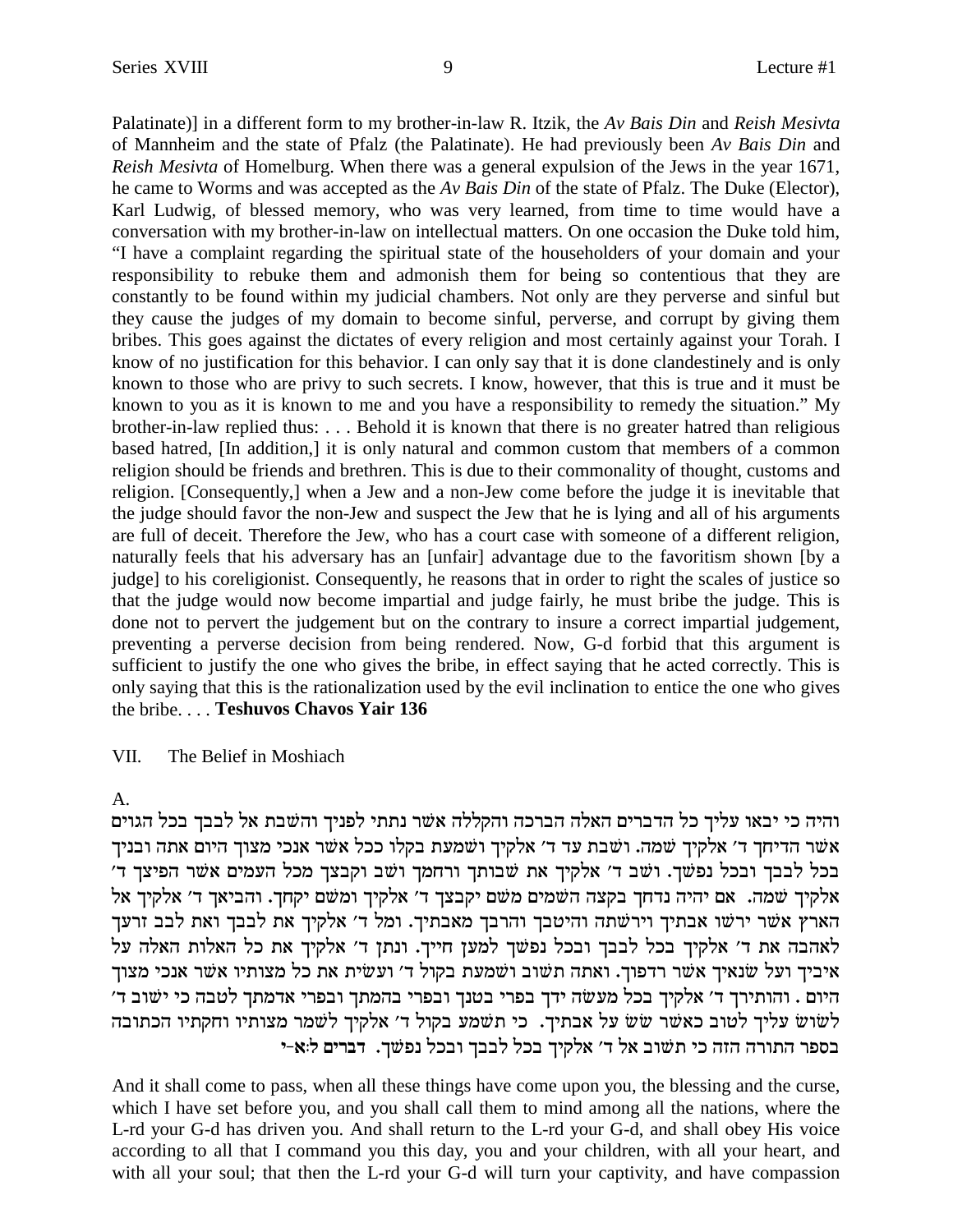upon you, and will return and gather you from all the nations, where the L-rd your G-d has scattered you. If your outcasts have been driven out to the farthest parts of heaven, from there will the L-rd your G-d gather you, and from there will he fetch you; And the L-rd your G-d will bring you into the land which your fathers possessed, and you shall possess it; and He will do you good, and multiply you above your fathers. And the L-rd your G-d will circumcise your heart, and the heart of your seed, to love the L-rd your G-d with all your heart, and with all your soul, that you may live. And the L-rd your G-d will put all these curses upon your enemies, and on those who hate you, who persecuted you. And you shall return and obey the voice of the L-rd, and do all his commandments which I command you this day. And the L-rd your G-d will make you abundantly prosperous in every work of your hand, in the fruit of your body, and in the fruit of your cattle, and in the fruit of your land, for good; for the L-rd will again rejoice over you for good, as He rejoiced over your fathers; If you shall listen to the voice of the L-rd your G-d, to keep His commandments and His statutes which are written in this book of the Torah, and if you turn to the L-rd your G-d with all your heart, and with all your soul. **Deuteronomy 30:1-10**

B.

לא יסור שבט מיהודה ומחקק מביז רגליו עד כי יבא שילה ולו יקהת עמים. ב**ראשית** מטי

The sceptre shall not depart from Judah, nor a lawgiver from between his feet, until shall come Shiloh; and unto him shall the gathering of the peoples be. **Genesis 49:10**

### C.

אראנו ולא עתה אשורנו ולא קרוב דרך כוכב מיעקב וקם שבט מישראל ומחץ פאתי מואב וקרקר כל **fi:ck xacna** .zW ipa

I shall see him, but not now; I shall behold him, but not nigh; there shall come a star out of Jacob, and a sceptre shall rise out of Israel, and shall smite the corners of Moab, and destroy all the children of Seth. **Numbers 24:17**

VIII. The Traditional View of our Exile

### A.

ופשיטא שהמס הוא על שאנו שוכנים בארצותם וכמו מעות דירה והיה ראוי ליתן הכל לפי הנפשות אך אחרי שנותנים לנו ג״כ מחיה לעסוק במו״מ ולכן ראוי ליתן גם לפי ממון. ואין זה דומה למה סכתב רמ״א שכל מה שגוזרים כוונתם על הממון שזה הוא בשאר גזירות שאין להם ריוח או הפסד רק לצער היהודים בזה ודאי כוונתם על הממון, אבל לשכון בארצותם שזה המס כללי זהו מעות .<br>דירה ומה לי מעות דירה בבית או מעות דירה במדינה שכר דירתנו הוא שסובלים אותנו לדור **ak oniq n"eg - `nw dxecdn dcedia rcep z"ey** .mdipia

It is clear that the tax that we pay (the Jew tax) is [the fee that we pay] for dwelling in their lands, similar to the fee one pays for renting a home. It would be appropriate, then, that the fee be apportioned equally according to number of souls [who live in a particular area]. Since, however, they also allow us to make a living and become involved in business, it is therefore also appropriate to tax them in accordance with their wealth. This is not similar to that which the Ramo wrote that the whole purpose of their decrees [is a pretense] to take our money [and is therefore apportioned according to our ability to pay]. That applies to other decrees for which they have neither benefit nor injury and their sole purpose is to aggravate the Jews. In those